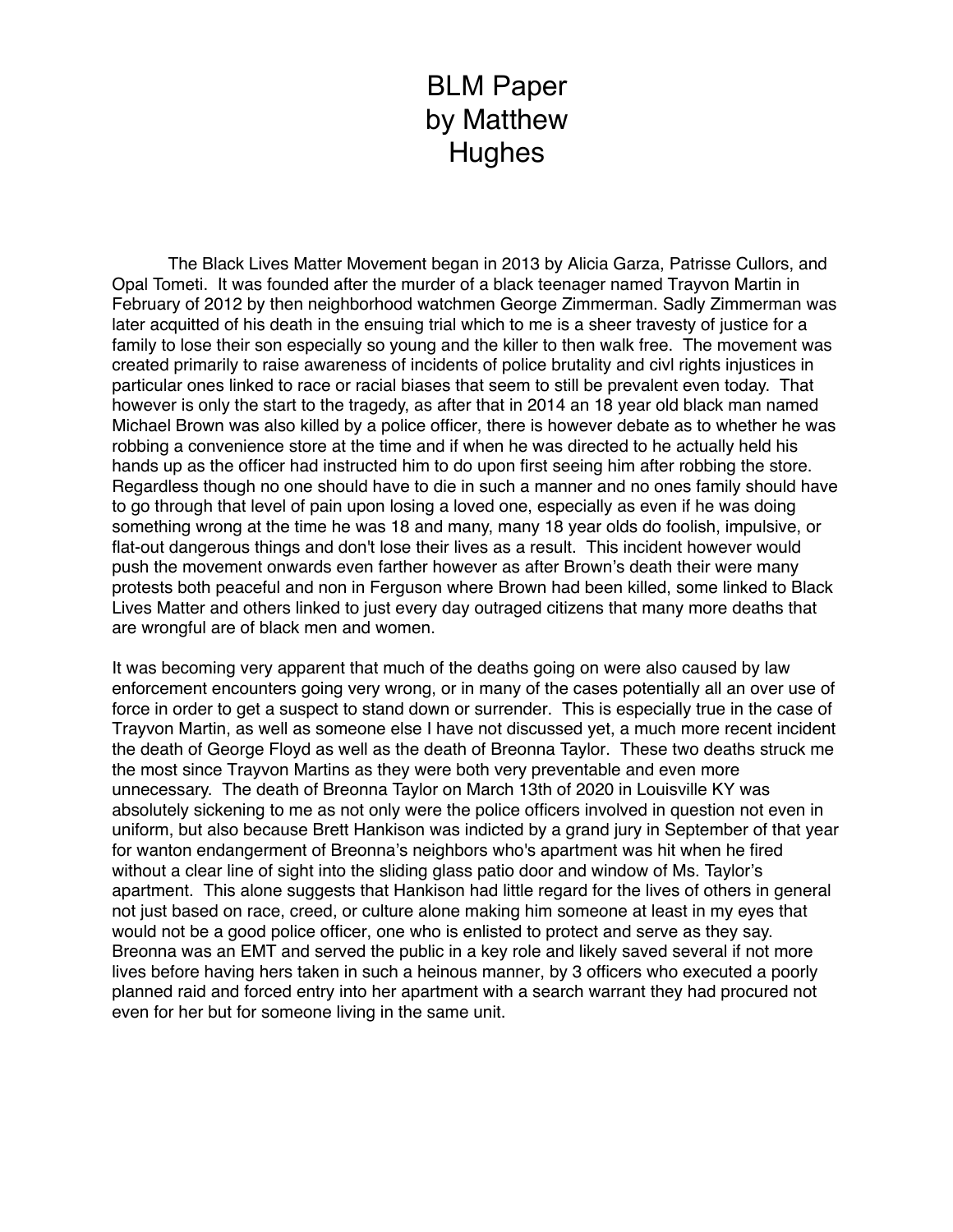Two other officers Jonathan Mattingly and Myles Cosgrove were also charged as they were with Hankison and helped in the poorly executed raid that led to Taylor's death, however they were merely reassigned to administrative duties. The fact that most disturbs me however upon reviewing this particular case is that Breonna was struck six times in a matter of a few seconds of the 3 officers entering her apartment simply because she was standing in the hallway with the man the officers believed they were looking for in connection to the drug ring that he was reportedly involved in. That alone suggests a severe lack of restraint and training which is a dismal failure of a system that is supposed to keep ALL citizens safe and if making an arrest or issuing a warrant doing so in the correct manner to avoid fatalities and even injuries when possible. This lack of training and correct procedure when arresting someone, executing a warrant and so on would continue with the tragic death of George Floyd later that same year. George Floyd was an unarmed black man who was believed to have bought cigarettes with a counterfeit 20\$ bill after a convenience store worker called police. Little did he realize that this call would have a ripple effect that would impact a families life forever. Around seventeen minutes after the first squad car arrived on the scene Floyd would be rendered unconscious as one of the officers involved thought it would be a great idea to kneel on his neck.

This was allegedly because Floyd was resisting arrest and whether he was or not there is absolutely no excuse for such appalling and overly forceful behavior that leaves a man dead who in no way deserved to be, least of all in such a ghastly manner. As 3 officers stood around and watched, 2 even blocking onlookers from seeing what was happening the fourth officer currently on the scene Derek Chauvin continuously applied pressure to George Floyd's neck, this would shortly after lead to his death. What makes this even more tragic is that Floyd had been engaged for 3 years from 2017-2020 until his death on May 25th of 2020, I have pondered many times would some if not all of these have ended differently if the people who were believed to have perpetrated these actions been white, or if the officers in question had more training in order to better handle certain situations? I believe that training could have been and needs to be improved for officers for scenarios like these, in particular when to use force versus when to not, but it also becomes a question of screening possible officers better before they are even able to obtain a gun or a badge for hints of racial biases, and not even just for black men or women, but any and all minorities. That is imperative in particular not making snap judgments and being the type in some case and in some not so metaphorically to shoot first and ask questions later, the system needs to change the way it does things if tragedies like these are lessened or hopefully entirely eliminated, so no families have to suffer the ways these did.

This movement has also affected me as I have several friends who are black and well I wonder if any scenarios even close to these ever happened to them versus if they happened to anyone from any other race or culture I know would it end badly and would I ever see them again? The lack of training and proper police work done in these situations is deeply disturbing and I perennially have wondered for some time now if officers are properly trained in the way of handling all cultures and races equally and if biases are screened for in a proper way before an officer is legally able to begin their job. We as a society can do better and do believe that if Black Lives Matter continues the momentum its started over the last years since Trayvon Martins death then it can likely make a big difference and perhaps even stamp out a good deal of the racism that still exists at least in some areas such as some of the men and women in law enforcement. Racism is pointless to begin with as in every race, creed, and color, there are good and bad people in all walks of life but no one not a single solitary soul should ever have to lose their life in the way that the men and women described in the essay did, through sloppy